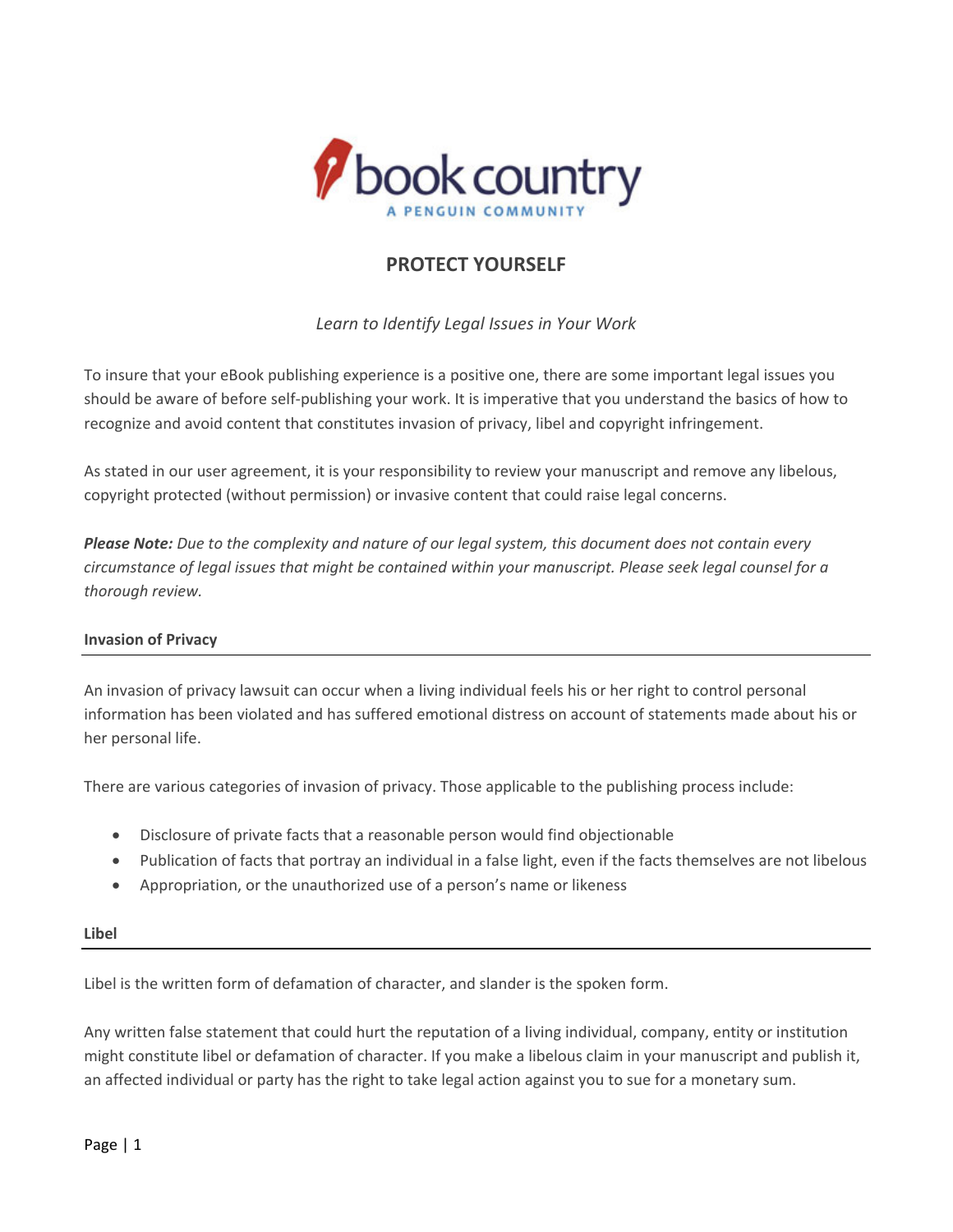## **Copyright Infringement**

A copyright infringement lawsuit can occur when copyrighted materials — such as quotes, pictures, excerpts, etc. — are used in a work without permission from the copyright holder. Any material obtained from a book, newspaper, magazine, the Internet, an artist, photographer or another author is copyright protected, even if it is an unpublished work.

#### **Red Flags**

We understand that understanding legal issues can be intimidating and confusing. So, here's a list to help you identify the "red flags" of possible legal issues in your work. If any of the following statements are true, you should seek legal advice with a qualified legal professional before publishing.

Please contact Book Country if your book is already published and you have become aware of a legal concern. We can put a hold on your book while you pursue legal advice.

Seek legal counsel if your manuscript contains statements as facts, or implications concerning any living individual, company or any other organization regarding:

- Any statement that could damage their reputation
- Criminal conduct or conviction of a crime by a company or individual
- Unethical conduct by a person or company
- Immoral sexual conduct
- Bankruptcy
- Association with distasteful or immoral people
- Private, embarrassing facts
- Professional incompetence or disbarment
- Alcoholism, drug addiction or any other dishonorable acts
- Possessing a mental disease or disorder
- Thoughts or feeling attributed to an individual
- Any portrayal of someone in a false light
- A minor (aged 21 or less) who is an adopted child
- Sexual or physical abuse of a minor
- A minor who is a victim of a crime

Seek legal counsel if your manuscript contains:

- Trademark, service mark or trade name used in the title of your book
- Picture, quote or close reliance on a copyrighted work without permission from the copyright holder

If any of the above items are present in your manuscript, you could be at risk for a lawsuit. Before proceeding with publication, look more closely into these issues.